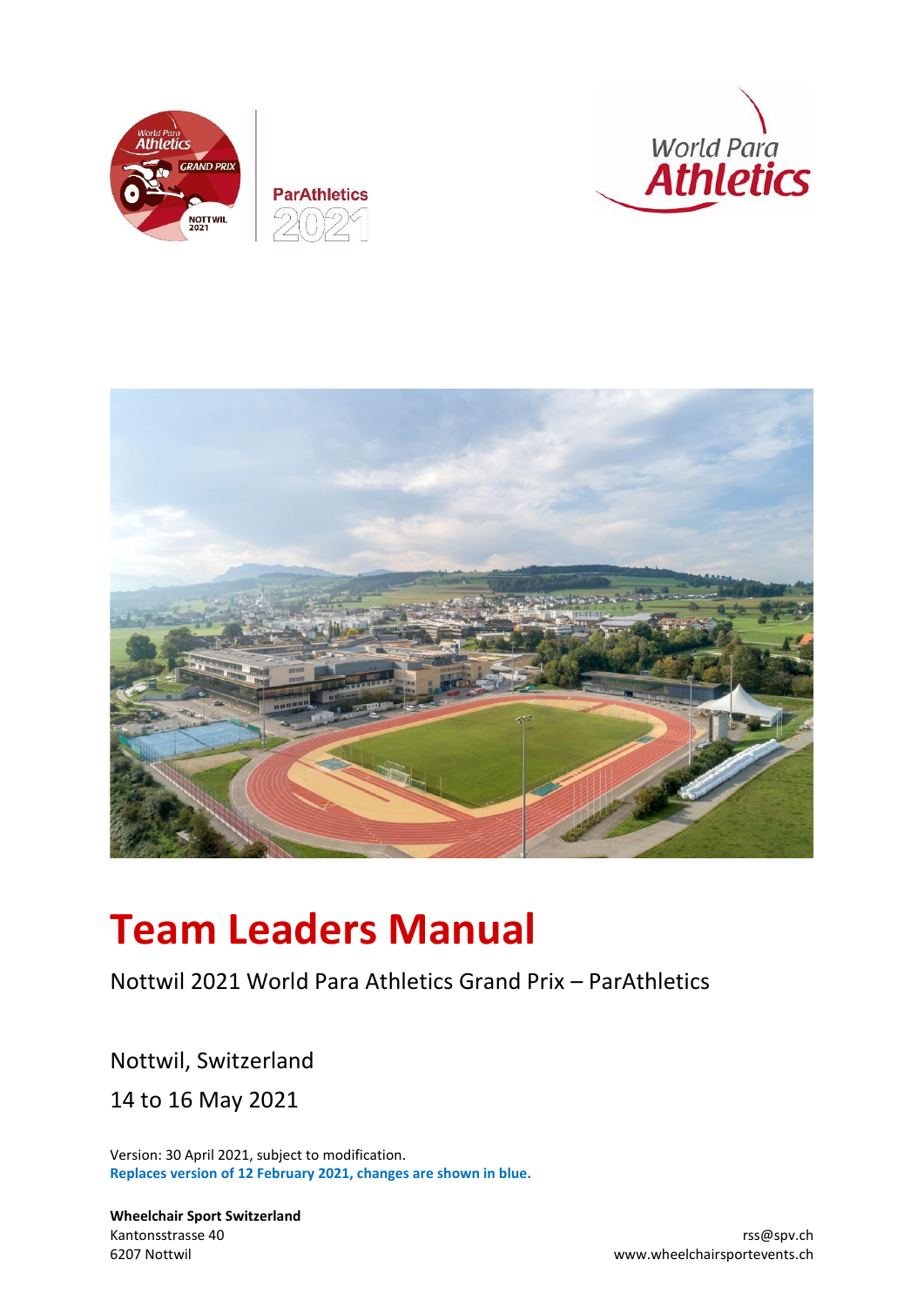# <span id="page-1-0"></span>**Contents**

| 1    |  |
|------|--|
| 2    |  |
| 3    |  |
| 4    |  |
| 4.1  |  |
| 4.2  |  |
| 4.3  |  |
| 4.4  |  |
| 5    |  |
| 5.1  |  |
| 5.2  |  |
| 5.3  |  |
| 5.4  |  |
| 5.5  |  |
| 6    |  |
| 6.1  |  |
| 6.2  |  |
| 6.3  |  |
| 7    |  |
| 8    |  |
| 8.1  |  |
| 8.2  |  |
| 8.3  |  |
| 9    |  |
| 9.1  |  |
| 9.2  |  |
| 9.3  |  |
| 9.4  |  |
| 9.5  |  |
| 10   |  |
| 11   |  |
| 11.1 |  |
| 11.2 |  |
| 11.3 |  |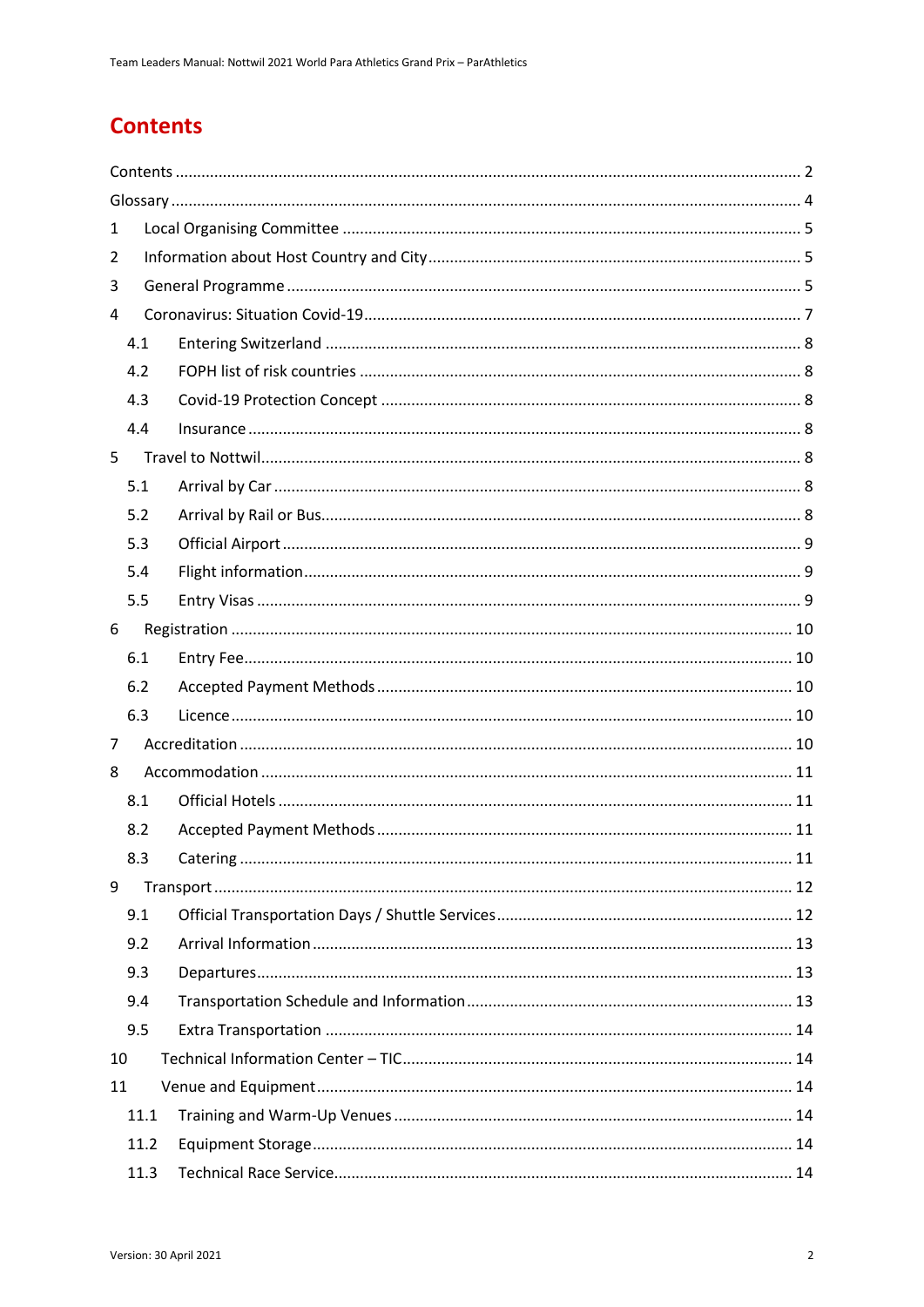| 12    |  |
|-------|--|
| 12.1  |  |
| 12.2  |  |
| 12.3  |  |
| 12.4  |  |
| 12.5  |  |
| 12.6  |  |
| 12.7  |  |
| 12.8  |  |
| 12.9  |  |
| 12.10 |  |
| 12.11 |  |
| 12.12 |  |
| 12.13 |  |
| 13    |  |
| 14    |  |
| 15    |  |
| 16    |  |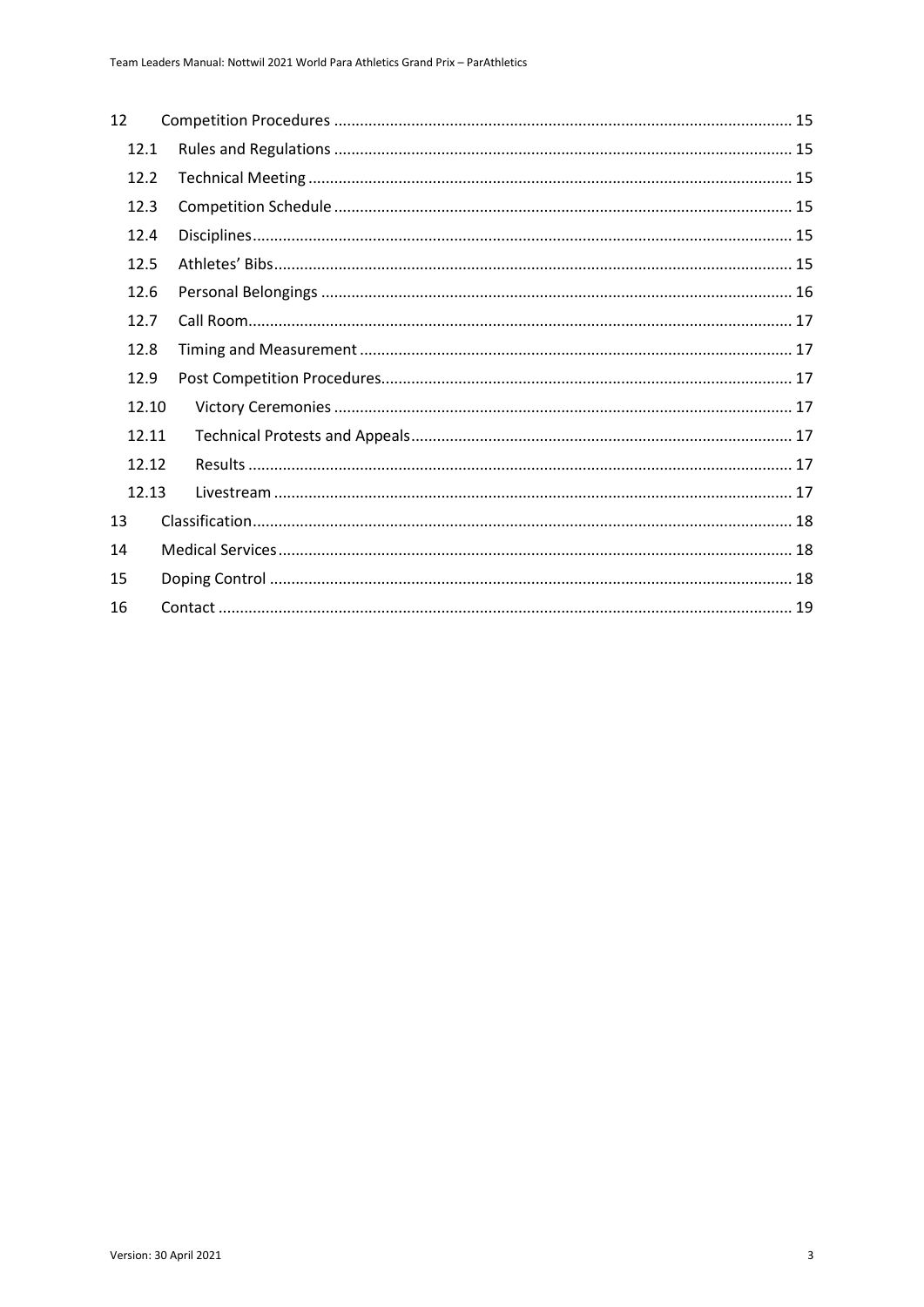# <span id="page-3-0"></span>**Glossary**

| <b>DJM</b>  | Daniela Jutzeler Memorial                        |
|-------------|--------------------------------------------------|
| <b>FOPH</b> | Federal Office of Public Health of Switzerland   |
| <b>GZI</b>  | Guido A Zäch Institute                           |
| <b>LOC</b>  | <b>Local Organising Committee</b>                |
| SN          | <b>Swiss Nationals</b>                           |
| <b>SBB</b>  | Schweizerische Bundesbahnen SBB (Swiss Railways) |
| <b>SPC</b>  | Swiss Paraplegic Centre                          |
| <b>TD</b>   | <b>Technical Delegate</b>                        |
| <b>TIC</b>  | <b>Technical Information Center</b>              |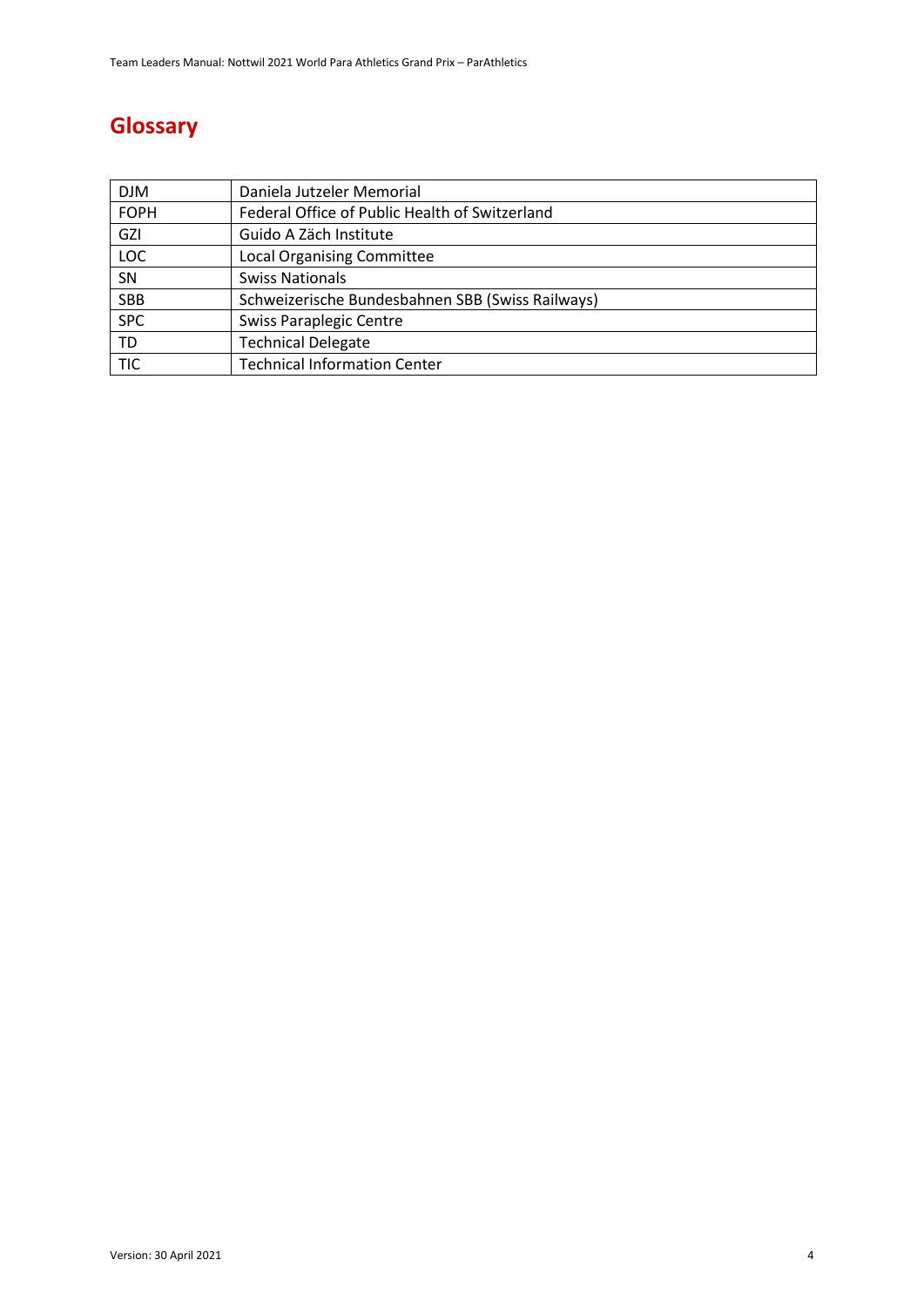# <span id="page-4-0"></span>**1 Local Organising Committee**

| <b>LOC President</b>                      | Erwin Grossenbacher    |
|-------------------------------------------|------------------------|
| <b>LOC Vice President</b>                 | Roger Getzmann         |
| <b>Finances</b>                           | <b>Stefanie Furrer</b> |
| Infrastructure and Construction           | René Künzli            |
| Sponsoring                                | Markus Aregger         |
| Marketing                                 | Otto Schmid            |
| Media/Press/Communication                 | Evelyn Schmid          |
| Competition                               | Andreas Heiniger       |
| Administration (Accommodation, Board,     | Linda Wiprächtiger     |
| Transports, Sustainability) / Competition |                        |
| Secretary                                 |                        |
| Framework programme                       | Dominique Helfenstein  |
| Volunteers                                | Petra Galliker         |

# <span id="page-4-1"></span>**2 Information about Host Country and City**

| Location                           | Nottwil, Switzerland                        |
|------------------------------------|---------------------------------------------|
| Population                         | 3200 people                                 |
| Climate                            | <b>Climate of Switzerland</b>               |
| Language                           | Swiss German                                |
| Religion                           | Roman Catholic                              |
| Capital                            | Berne                                       |
| <b>Local Time</b>                  | Central European (Summer) Time              |
| Electricity                        | 230 Volt                                    |
| <b>Driving</b>                     | Driving in Switzerland on a foreign licence |
| International Calls (Country Code) | 0041                                        |
| Currency                           | <b>CHF</b>                                  |

# <span id="page-4-2"></span>**3 General Programme**

#### **Sunday 9 May**

| All Day              | Arrivals                      | Zurich $\rightarrow$ Nottwil      |  |
|----------------------|-------------------------------|-----------------------------------|--|
| <b>Monday 10 May</b> |                               |                                   |  |
| All Day              | Arrivals                      | Zurich $\rightarrow$ Nottwil      |  |
| $08.00 - 12.00$      | <b>Testing</b>                | Tent in front of Aula SPC Nottwil |  |
| $08.00 - 12.00$      | Accreditation                 | <b>Aula SPC Nottwil</b>           |  |
| $08.00 - 18.00$      | <b>Training</b>               | Sport Arena Nottwil               |  |
| $09.00 - 12.00$      | <b>Implement Storage open</b> | <b>Sport Arena Nottwil</b>        |  |
| $13.00 - 17.00$      | <b>Testing</b>                | Tent in front of Aula SPC Nottwil |  |
| $13.00 - 17.00$      | Accreditation                 | <b>Aula SPC Nottwil</b>           |  |
| $14.00 - 17.00$      | <b>Implement Storage open</b> | <b>Sport Arena Nottwil</b>        |  |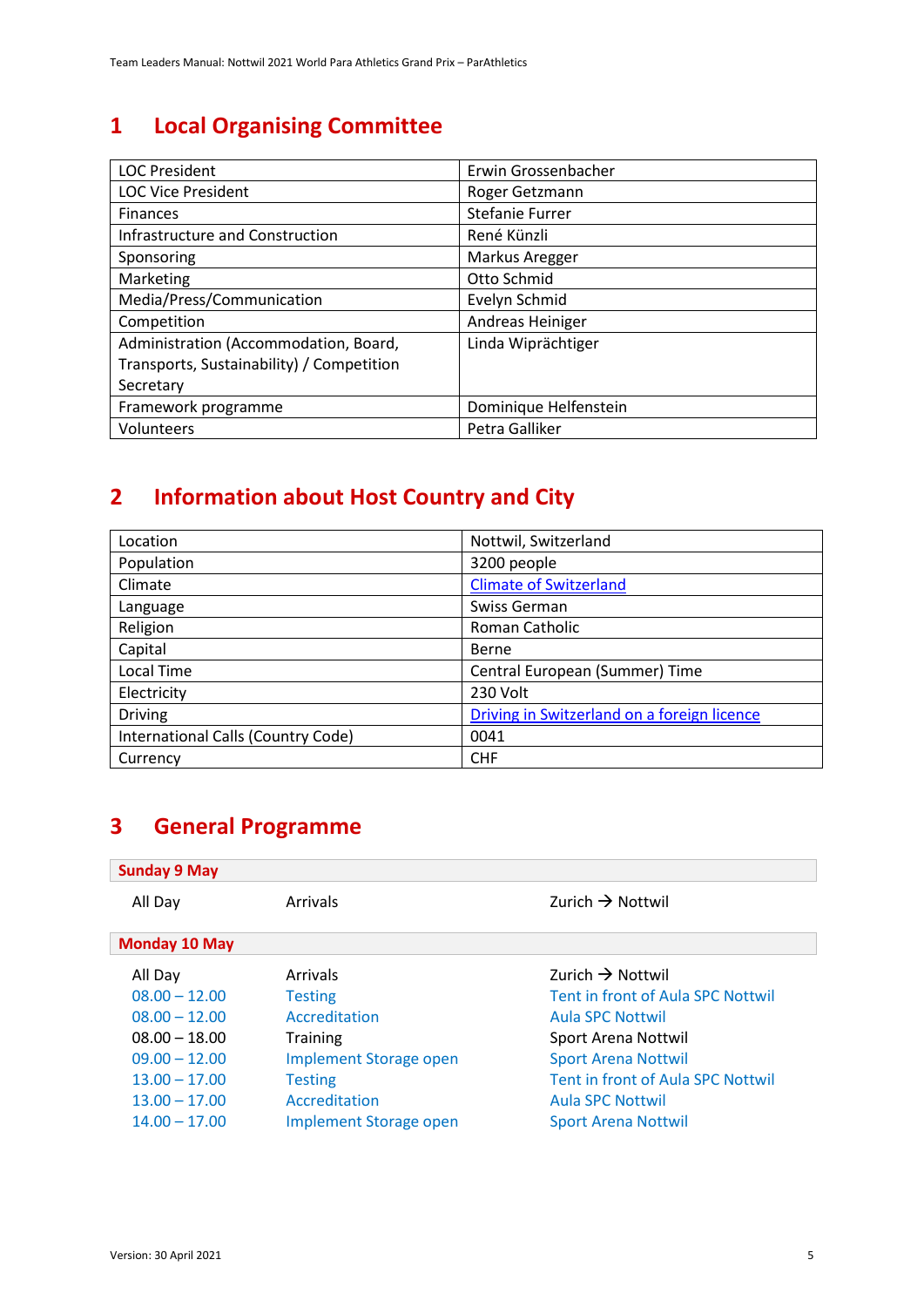| <b>Tuesday 11 May</b>                                                         |                                                             |                                   |  |
|-------------------------------------------------------------------------------|-------------------------------------------------------------|-----------------------------------|--|
| $08.00 - 12.00$                                                               | <b>Testing</b>                                              | Tent in front of Aula SPC Nottwil |  |
| $08.00 - 12.00$                                                               | <b>Accreditation</b>                                        | <b>Aula SPC Nottwil</b>           |  |
| $08.00 - 18.00$                                                               | Classification<br>Hotel Sempachersee                        |                                   |  |
| $08.00 - 18.00$                                                               | <b>Training</b><br><b>Sport Arena Nottwil</b>               |                                   |  |
| $09.00 - 12.00$                                                               | <b>Sport Arena Nottwil</b><br><b>Implement Storage open</b> |                                   |  |
| $13.00 - 17.00$                                                               | <b>Testing</b>                                              | Tent in front of Aula SPC Nottwil |  |
| $13.00 - 17.00$                                                               | <b>Accreditation</b>                                        | <b>Aula SPC Nottwil</b>           |  |
| $14.00 - 17.00$                                                               | <b>Implement Storage open</b>                               | <b>Sport Arena Nottwil</b>        |  |
| <b>Wednesday 12 May</b>                                                       |                                                             |                                   |  |
| All Day                                                                       | Arrivals                                                    | Zurich $\rightarrow$ Nottwil      |  |
| $08.00 - 12.00$                                                               | <b>Testing</b>                                              | Tent in front of Aula SPC Nottwil |  |
| $08.00 - 12.00$                                                               | Accreditation                                               | <b>Aula SPC Nottwil</b>           |  |
| $08.00 - 18.00$                                                               | <b>Training</b>                                             | Sport Arena Nottwil               |  |
| $08.00 - 18.00$                                                               | Classification                                              | <b>Hotel Sempachersee</b>         |  |
| $09.00 - 12.00$                                                               | <b>Implement Storage open</b>                               | <b>Sport Arena Nottwil</b>        |  |
| $13.00 - 17.00$                                                               | <b>Testing</b>                                              | Tent in front of Aula SPC Nottwil |  |
| $13.00 - 17.00$                                                               | <b>Accreditation</b>                                        | <b>Aula SPC Nottwil</b>           |  |
| $14.00 - 17.00$                                                               | <b>Implement Storage open</b>                               | <b>Sport Arena Nottwil</b>        |  |
| <b>Thursday 13 May</b>                                                        |                                                             |                                   |  |
| All Day                                                                       | Arrivals                                                    | Zurich $\rightarrow$ Nottwil      |  |
| $08.00 - 12.00$                                                               | <b>Testing</b>                                              | Tent in front of Aula SPC Nottwil |  |
| $08.00 - 12.00$                                                               | <b>Accreditation</b>                                        | <b>Aula SPC Nottwil</b>           |  |
| $08.00 - 18.00$                                                               | <b>Training</b><br>Sport Arena Nottwil                      |                                   |  |
| $08.00 - 18.00$                                                               | Classification                                              | Hotel Sempachersee                |  |
| $09.00 - 12.00$                                                               | <b>Implement Storage open</b>                               | <b>Sport Arena Nottwil</b>        |  |
| $13.00 - 17.00$                                                               | <b>Testing</b>                                              | Tent in front of Aula SPC Nottwil |  |
| $13.00 - 17.00$                                                               | <b>Accreditation</b>                                        | <b>Aula SPC Nottwil</b>           |  |
| $14.00 - 17.00$                                                               | <b>Implement Storage open</b>                               | <b>Sport Arena Nottwil</b>        |  |
| 16.00                                                                         | <b>Technical Meeting</b>                                    | Online                            |  |
| <b>Friday 14 May</b>                                                          |                                                             |                                   |  |
| All Day                                                                       | Competition                                                 | Sport Arena Nottwil               |  |
| All Day                                                                       | Media Office                                                | Orthotec                          |  |
| All Day                                                                       | Departure tests by appointment                              | Tent in front of Aula SPC         |  |
| <b>Nottwil</b>                                                                |                                                             |                                   |  |
| $07.00 - 18.00$                                                               | Volunteers desk                                             | Aula SPC Nottwil                  |  |
| $08.00 - 12.00$                                                               | <b>Testing for Referees &amp; Volunteers</b>                | Tent in front of Aula SPC Nottwil |  |
| $08.00 - 12.00$                                                               | <b>Accreditation (Referees &amp; Volunteers)</b>            | <b>Aula SPC Nottwil</b>           |  |
| $08.00 - 12.00$                                                               | <b>Technical Information Centre</b>                         | Sport Arena Nottwil               |  |
| $11.30 - 14.00$                                                               | Lunch for Athletes & Staff                                  | Sports Hall No. 2 SPC             |  |
| $11.30 - 14.00$                                                               | Lunch for Referees & Volunteers                             | Sports Hall No. 1 SPC             |  |
| $13.00 - 14.00$                                                               | <b>Accreditation (Volunteers)</b>                           | <b>Aula SPC Nottwil</b>           |  |
| <b>Technical Information Centre</b><br>$13.30 - 18.00$<br>Sport Arena Nottwil |                                                             |                                   |  |
| $17.30 - 19.30$                                                               | Dinner for Athletes & Staff                                 | Sports Hall No. 2 SPC             |  |
| $17.30 - 19.30$                                                               | Dinner for Referees & Volunteers                            | Sports Hall No. 1 SPC             |  |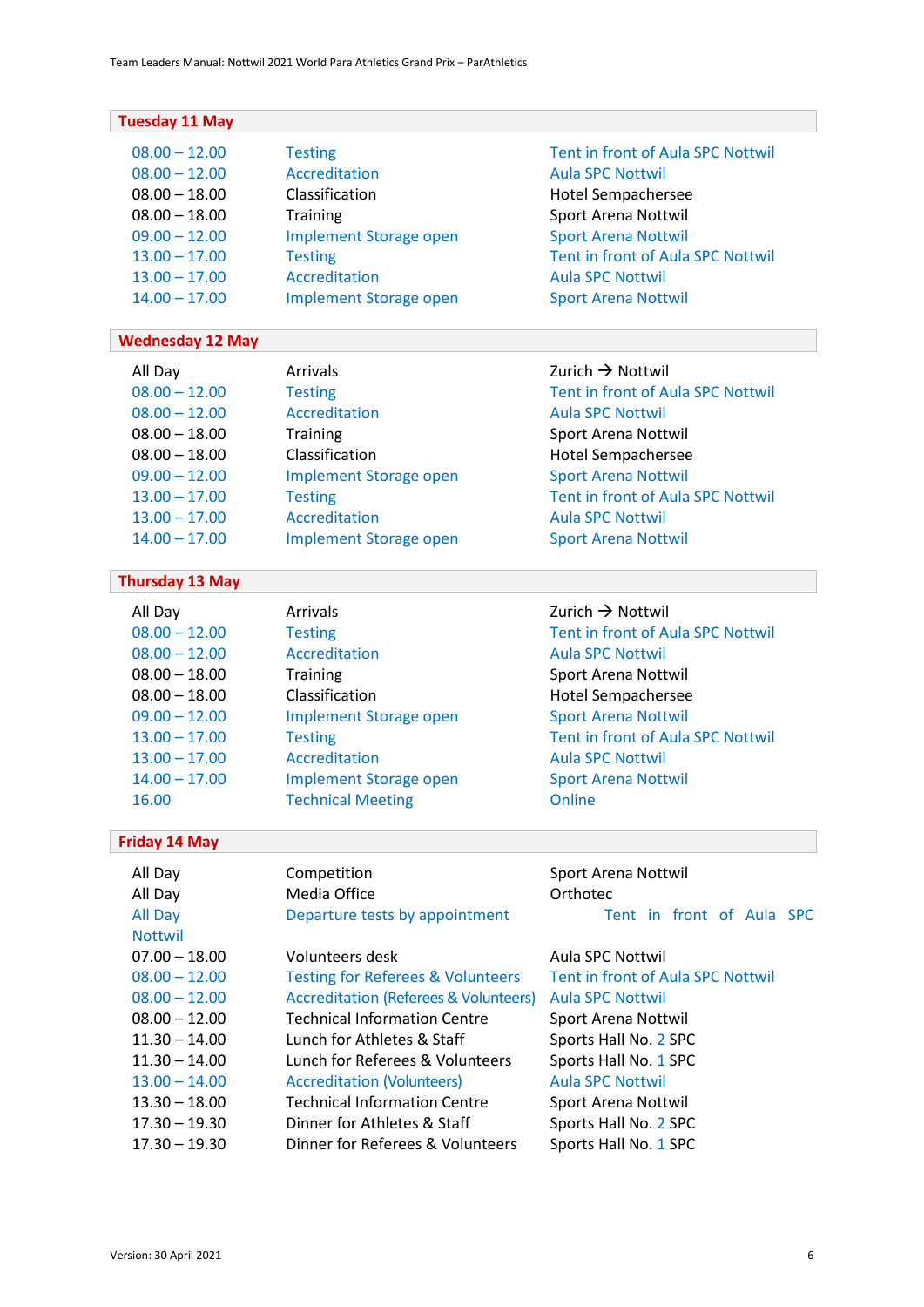| <b>Saturday 15 May</b>                                                                                                           |                                                                                                                                                                                                                                               |                                                                                                                                                                         |
|----------------------------------------------------------------------------------------------------------------------------------|-----------------------------------------------------------------------------------------------------------------------------------------------------------------------------------------------------------------------------------------------|-------------------------------------------------------------------------------------------------------------------------------------------------------------------------|
| All Day                                                                                                                          | Competition                                                                                                                                                                                                                                   | Sport Arena Nottwil                                                                                                                                                     |
| $08.00 - 12.00$                                                                                                                  | Departure tests by appointment                                                                                                                                                                                                                | Tent in front of Aula SPC                                                                                                                                               |
| <b>Nottwil</b><br>$08.00 - 12.00$<br>$08.00 - 12.00$<br>$08.00 - 12.00$<br>$11.30 - 14.00$<br>$11.30 - 14.00$<br>$13.00 - 14.00$ | <b>Testing for Referees &amp; Volunteers</b><br><b>Accreditation (Referees &amp; Volunteers)</b><br><b>Technical Information Centre</b><br>Lunch for Athletes & Staff<br>Lunch for Referees & Volunteers<br><b>Accreditation (Volunteers)</b> | <b>Tent in front of Aula SPC Nottwil</b><br><b>Aula SPC Nottwil</b><br>Sport Arena Nottwil<br>Sports Hall No. 2 SPC<br>Sports Hall No. 1 SPC<br><b>Aula SPC Nottwil</b> |
| $13.30 - 18.00$                                                                                                                  | <b>Technical Information Centre</b>                                                                                                                                                                                                           | Sport Arena Nottwil                                                                                                                                                     |
| $17.30 - 19.30$                                                                                                                  | Dinner for Athletes & Staff                                                                                                                                                                                                                   | Sports Hall No. 2 SPC                                                                                                                                                   |
| $17.30 - 19.30$                                                                                                                  | Dinner for Referees & Volunteers                                                                                                                                                                                                              | Sports Hall No. 1 SPC                                                                                                                                                   |
| <b>Sunday 16 May</b>                                                                                                             |                                                                                                                                                                                                                                               |                                                                                                                                                                         |
| All Day                                                                                                                          | Competition                                                                                                                                                                                                                                   | Sport Arena Nottwil                                                                                                                                                     |
| $08.00 - 12.00$                                                                                                                  | <b>Testing for Referees &amp; Volunteers</b>                                                                                                                                                                                                  | Tent in front of Aula SPC Nottwil                                                                                                                                       |
| $08.00 - 12.00$                                                                                                                  | <b>Accreditation (Referees &amp; Volunteers)</b>                                                                                                                                                                                              | <b>Aula SPC Nottwil</b>                                                                                                                                                 |
| $08.00 - 12.00$                                                                                                                  | <b>Technical Information Centre</b>                                                                                                                                                                                                           | Sport Arena Nottwil                                                                                                                                                     |
| $11.30 - 14.00$                                                                                                                  | Lunch for Athletes & Staff                                                                                                                                                                                                                    | Sports Hall No. 2 SPC                                                                                                                                                   |
| $11.30 - 14.00$                                                                                                                  | Lunch for Referees & Volunteers                                                                                                                                                                                                               | Sports Hall No. 1 SPC                                                                                                                                                   |
| $13.00 - 14.00$                                                                                                                  | <b>Accreditation (Volunteers)</b>                                                                                                                                                                                                             | <b>Aula SPC Nottwil</b>                                                                                                                                                 |
| $13.30 - 18.00$                                                                                                                  | <b>Technical Information Centre</b>                                                                                                                                                                                                           | Sport Arena Nottwil                                                                                                                                                     |
| <b>Monday 17 May</b>                                                                                                             |                                                                                                                                                                                                                                               |                                                                                                                                                                         |
| All Day                                                                                                                          | Departure                                                                                                                                                                                                                                     | Nottwil $\rightarrow$ Zurich                                                                                                                                            |
| All Day                                                                                                                          | Transfer                                                                                                                                                                                                                                      | Nottwil $\rightarrow$ Arbon                                                                                                                                             |

### <span id="page-6-0"></span>**4 Coronavirus: Situation Covid-19**

Please be aware that the competition takes place during the current pandemic situation with Covid-19. The conditions for hosting the competition, as well as hygiene, sanitary and preventive measures will be those determined by the Swiss Government, the local authorities of the Canton of Lucerne, WPA and the LOC in cooperation with the Swiss Paraplegic Centre. All participants are required to follow the rules and guidelines of the above-mentioned authorities at all time as a condition for participating in the competition. If the local authorities require it, each participant may have to deliver a responsible declaration before participating in the competition.

Should the event be cancelled with short notice by the country's authorities, due to the Covid-19 situation, beyond the control of both World Para Athletics and the LOC, neither of them will be liable for any costs related to travelling or accommodation made by athletes/officials for this event. Each member must ensure that it is allowed to enter Switzerland in the current circumstances. It is strongly recommended that all participants book flight tickets with a cancellation insurance.

Covid-19 rules and regulations according to Federal Office of Public Healt[h FOPH of Switzerland.](https://www.bag.admin.ch/bag/en/home/krankheiten/ausbrueche-epidemien-pandemien/aktuelle-ausbrueche-epidemien/novel-cov/empfehlungen-fuer-reisende.html)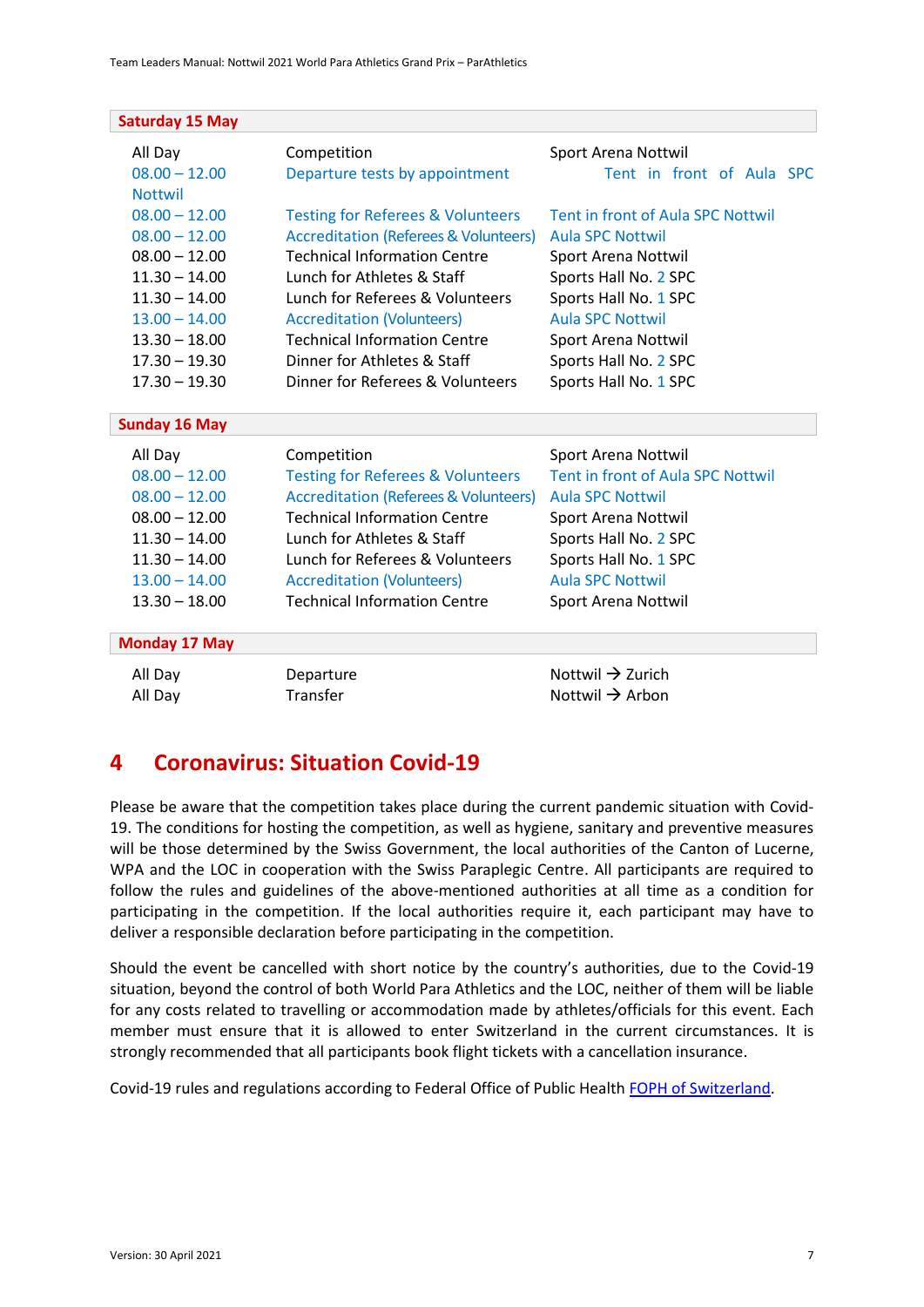#### <span id="page-7-0"></span>**4.1 Entering Switzerland**

In response to the Covid-19 pandemic there are special rules for people entering Switzerland. Depending on the type of travel, you might have to fill out a form for incoming travellers, show proof of a negative test and/or go into quarantine.

You will find information on the individual rules and requirements in the relevant sections of this site: [Federal Office of Public Health FOPH](https://www.bag.admin.ch/bag/en/home/krankheiten/ausbrueche-epidemien-pandemien/aktuelle-ausbrueche-epidemien/novel-cov/empfehlungen-fuer-reisende/quarantaene-einreisende.html) – Coronavirus: Entering Switzerland

General information on travel abroad is published on the page: [Coronavirus: Travel](https://www.bag.admin.ch/bag/en/home/krankheiten/ausbrueche-epidemien-pandemien/aktuelle-ausbrueche-epidemien/novel-cov/empfehlungen-fuer-reisende.html)

#### <span id="page-7-1"></span>**4.2 FOPH list of risk countries**

The list of countries and areas with an increased risk of infection is updated on a regular basis. The latest list was published on 26 April 2021. Anyone arriving in Switzerland from one of these countries or areas must, among other things, go into quarantine.

Here you will find th[e FOPH list of risk countries.](https://www.bag.admin.ch/bag/en/home/krankheiten/ausbrueche-epidemien-pandemien/aktuelle-ausbrueche-epidemien/novel-cov/empfehlungen-fuer-reisende/liste.html)

#### <span id="page-7-2"></span>**4.3 Covid-19 Protection Concept**

The Covid-19 Protection Concept for the Nottwil 2021 World Para Athletics Grand Prix – ParAthletics is published on the page: [www.wheelchairsportevents.ch](http://www.wheelchairsportevents.ch/)

#### <span id="page-7-3"></span>**4.4 Insurance**

All athletes will be required to obtain personal health, accident and liability insurances. The Local Organising Committee excludes any liability and assumes no responsibility for loss or theft of materials or personal belongings during the entire official period from arrival to departure.

### <span id="page-7-4"></span>**5 Travel to Nottwil**

#### <span id="page-7-5"></span>**5.1 Arrival by Car**

The A2 motorway (Basel /Lucerne) passes close by and from the Sursee exit (20) onwards both SPC and GZI are well signposted. [www.map.search.ch](http://www.map.search.ch/)

#### **Address**

Swiss Paraplegic Centre Guido A. Zäch Strasse 1 CH-6207 Nottwil

#### **Parking**

Parking (subject to a fee) is available in the car park next to the competition area [\(see situation map\)](https://www.paraplegie.ch/en/contacts/map).

#### <span id="page-7-6"></span>**5.2 Arrival by Rail or Bus**

The Nottwil SBB railway station, which is 700 m from the SPC, has wheelchair access. There is a bus stop right in front of the main entrance to the SPC. It is on the Sursee - Nottwil - Buttisholz - Ruswil -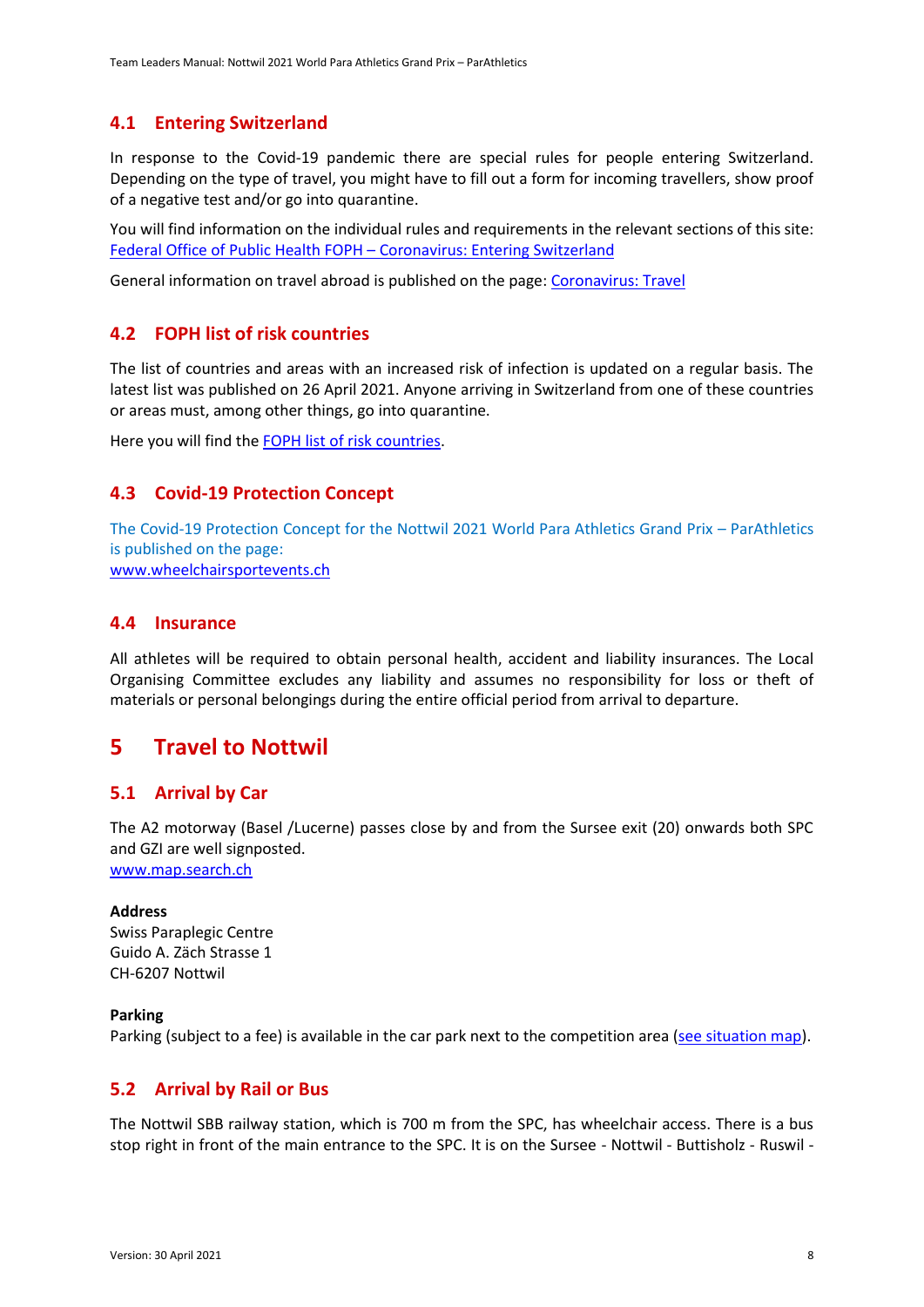Wolhusen line. The buses have wheelchair access and run every hour. You can obtain public transport timetables and an info sheet about special services offered by SBB from Information. [Timetable SBB](https://www.sbb.ch/en/)

#### <span id="page-8-0"></span>**5.3 Official Airport**

The official airport is Zurich (ZRH) where the LOC will provide transportation to the official hotels (see chapter 8.1). Zurich Airport is located 90 km from Nottwil.

#### <span id="page-8-1"></span>**5.4 Flight information**

In order for the LOC to arrange the airport transfers, your flight information will be required in advance. The LOC will need accurate information about each person, including; number of persons, name/family name, number of wheelchair users and type of wheelchair (manual or electric), flight number, arrival time, and quantity of luggage as demanded by the transport manager.

The LOC cannot provide any transportation for athletes/staff person that do not provide their flight information on time.

#### <span id="page-8-2"></span>**5.5 Entry Visas**

Please check with your local Embassy or High Commission to see what the Visa requirements and costs are for entering Switzerland from your country. Please read the Visa Information for Foreigners for applying a Swiss visa. Please make your visa application in person and **at least two months before traveling to Switzerland** to avoid any difficulties.

For detailed information, please visit the website of the [Swiss Ministry of Foreign Affairs:](https://www.sem.admin.ch/sem/en/home/themen/einreise.html)

- [Do I require a visa for Switzerland?](https://www.sem.admin.ch/sem/en/home/themen/einreise/merkblatt_einreise.html)
- Where and how can I [apply for a visa for Switzerland?](https://www.swiss-visa.ch/ivis2/#/i210-select-country)

Do you need a **confirmation of participation letter** for your visa application? Please send your request t[o rss@spv.ch](mailto:rss@spv.ch) and indicate the following information:

- Name, first name
- Athlete or staff person
- Nationality
- Date of birth
- Passport no.
- Expiry date of passport
- Arrival date
- Departure date

**Travel insurance required:** The competent authorities require persons visiting Switzerland to have travel insurance that covers the costs of emergency rescue, repatriation for medical reasons, or emergency medical assistance, as well as emergency hospital care in case of accident or sudden illness during the stay.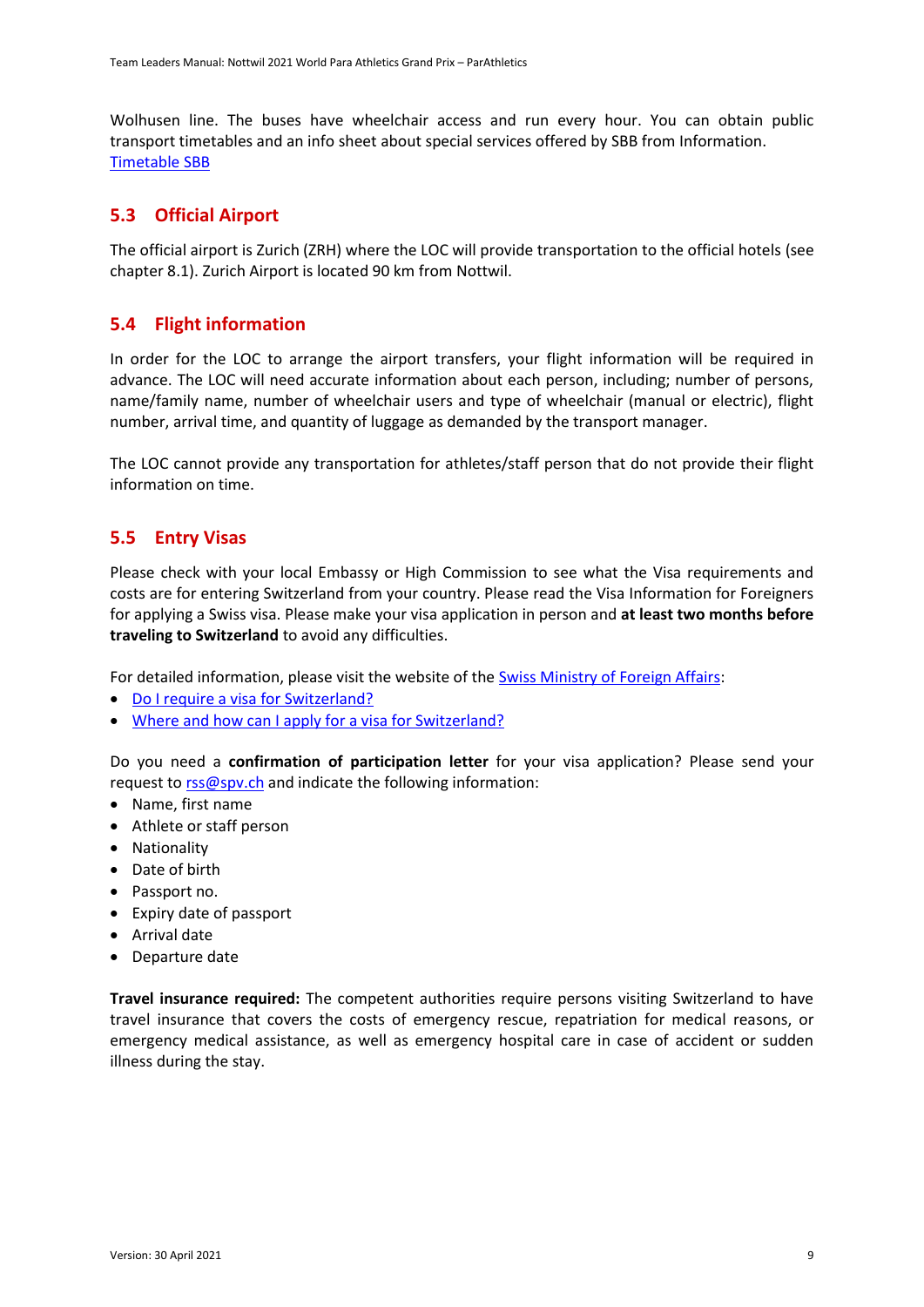# <span id="page-9-0"></span>**6 Registration**

#### Registration is closed.

**ATTENTION**: All athletes wishing to participate in the Grand Prix in Nottwil must be entered via the IPC Online Entry System by their NPC/NF **and** via the LOC (see event website) in order to be eligible to compete (in their chosen events).

#### <span id="page-9-1"></span>**6.1 Entry Fee**

The Entry Fee of CHF 140.– for the ParAthletics – Nottwil 2021 World Para Athletics Grand Prix includes 5 meals (see chapter 8.3).

#### <span id="page-9-2"></span>**6.2 Accepted Payment Methods**

Payment is possible by PayPal to rss@spy.ch or bank transfer. These are the account details:

| Beneficiary:                        | Schweizer Paraplegiker-Vereinigung, CH-6207 Nottwil |
|-------------------------------------|-----------------------------------------------------|
| Bank name:                          | Luzerner Kantonalbank                               |
| Bank address:                       | Pilatusstrasse 12, Postfach, CH-6002 Luzern         |
| Bank account number: 1415.1092.2007 |                                                     |
| BC-Number:                          | 778                                                 |
| SWIFT/BC:                           | LUKBCH2260A                                         |
| IBAN:                               | CH11 0077 8141 5109 2200 7                          |

**Registration is complete only after payment has been received in full by Wheelchair Sports Switzerland.**

#### <span id="page-9-3"></span>**6.3 Licence**

Foreign competitors must possess a valid IPC Athlete licence. Swiss competitors must additionally possess a valid RSS licence.

# <span id="page-9-4"></span>**7 Accreditation**

**To obtain an accreditation each person has to be registered and tested in advance and has to bring the requested documents to the accreditation. For details please check the [Covid-19 Protection](http://www.wheelchairsportevents.ch/en/ongoing_events/parathletics_2021_nottwil/covid-19/)  [Concept.](http://www.wheelchairsportevents.ch/en/ongoing_events/parathletics_2021_nottwil/covid-19/)**

Accreditation must be collected at the 'Aula' at the Swiss Paraplegic Centre, Nottwil. **Each person must collect the accreditation in person.**

The accreditation will take place on the following dates:

**Monday to Thursday 10 to 13 May 2021** 08.00 – 12.00 and 13.00 – 17.00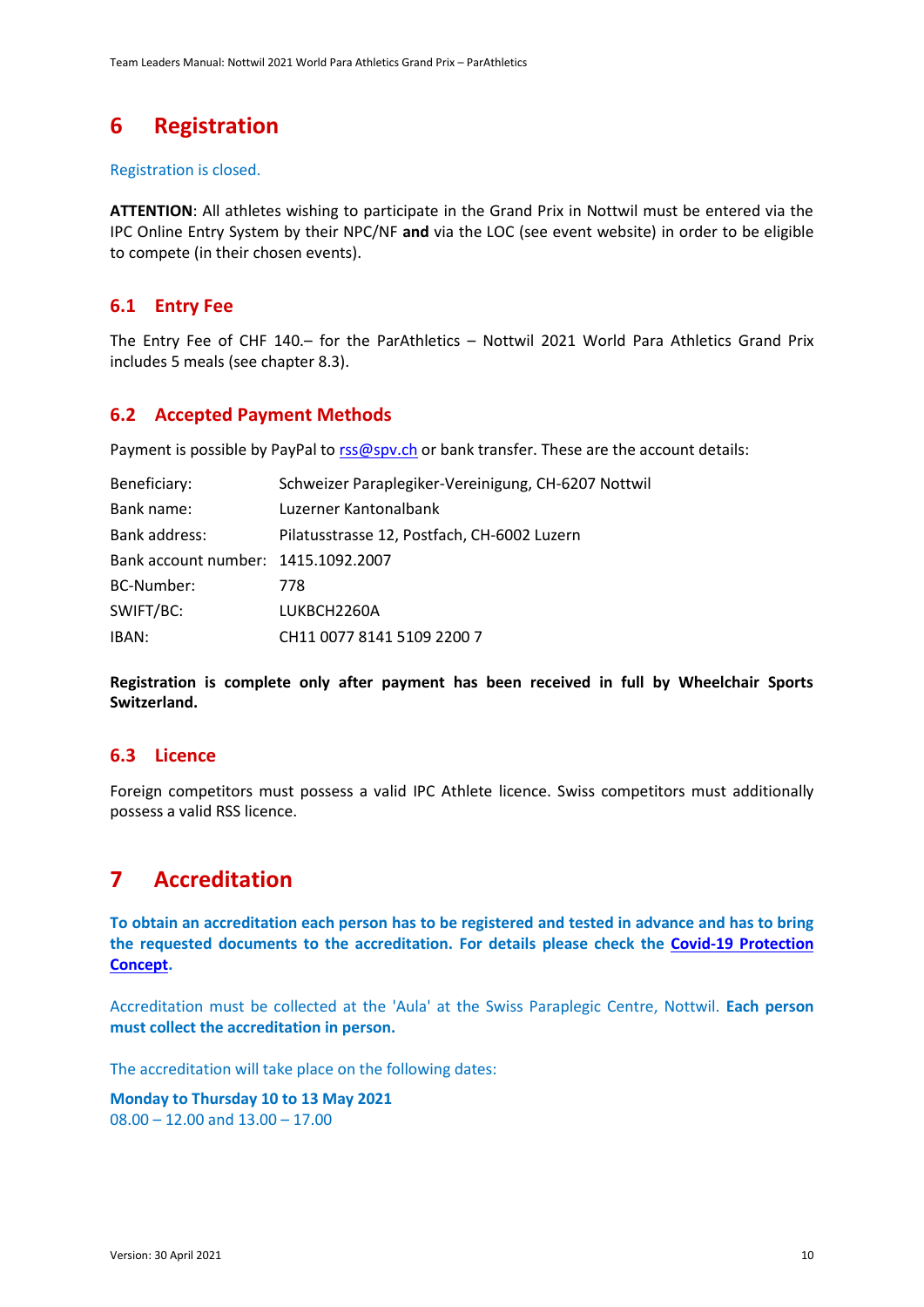### <span id="page-10-0"></span>**8 Accommodation**

The Hotel Sempachersee in Nottwil and the Campus Sursee in Sursee are the official hotels for all athletes and officials during the Nottwil 2021 World Para Athletics Grand Prix.

#### **Please note: Participants are NOT allowed to stay at any other hotel during the competition.**

These are requirements of the canton which the LOC have to comply with. Participants that are not accommodated in the official hotels will not receive accreditation and therefore cannot participate in the competition.

Athletes and accompanying persons are responsible themselves for booking their accommodation. A limited number of rooms has been reserved by the LOC at the two official hotels. After the entry deadline, any rooms still available will be released by the hotels. Transfers to and from the competition venue and to and from the airport (at an additional cost) are provided only to the two official hotels.

The hotels offer accommodation in single and double rooms.

#### <span id="page-10-1"></span>**8.1 Official Hotels**

**Hotel Sempachersee (including GZI)** Kantonsstrasse 46 CH-6207 Nottwil [www.hotelsempachersee.ch](http://www.hotelsempachersee.ch/) Located 300m from the competition area. **Campus Sursee** Seminarzentrum CH-6210 Sursee [www.campus-sursee.ch](http://www.campus-sursee.ch/) Located 6 km from the competition area.

Reservation via e-mail: [info@hotelsempachersee.ch](mailto:info@hotelsempachersee.ch) Reservation via: [Reservation form Campus Sursee](https://campus-sursee.ch/registration-form-parathletics-nottwil/)

#### <span id="page-10-2"></span>**8.2 Accepted Payment Methods**

#### **Hotel Sempachersee Nottwil**

- Credit card (Union Payment is not accepted)
- EC Maestro

#### **Campus Sursee**

- Credit card
- Bank transfer in advance (Campus Sursee will provide a pro-forma invoice)

#### <span id="page-10-3"></span>**8.3 Catering**

The catering in Nottwil runs as follows:

- Breakfast will be provided at the hotel. For more information about breakfast times please contact the hotel directly.
- On Non-Competition Days: Meals only at the official hotels. Please contact your hotel.
- On Competition Days: Meals will be held at the Venue at the Swiss Paraplegic Centre in Nottwil,
	- **in the Sports Hall 1** (LOC, referees & judges, volunteers, WPA officials)
	- **in the Sports Hall 2** (Athletes and their accompanying persons)
- **Athletes** will need a voucher to get their meals. All 5 meal vouchers are included to the start numbers (in entry fee included).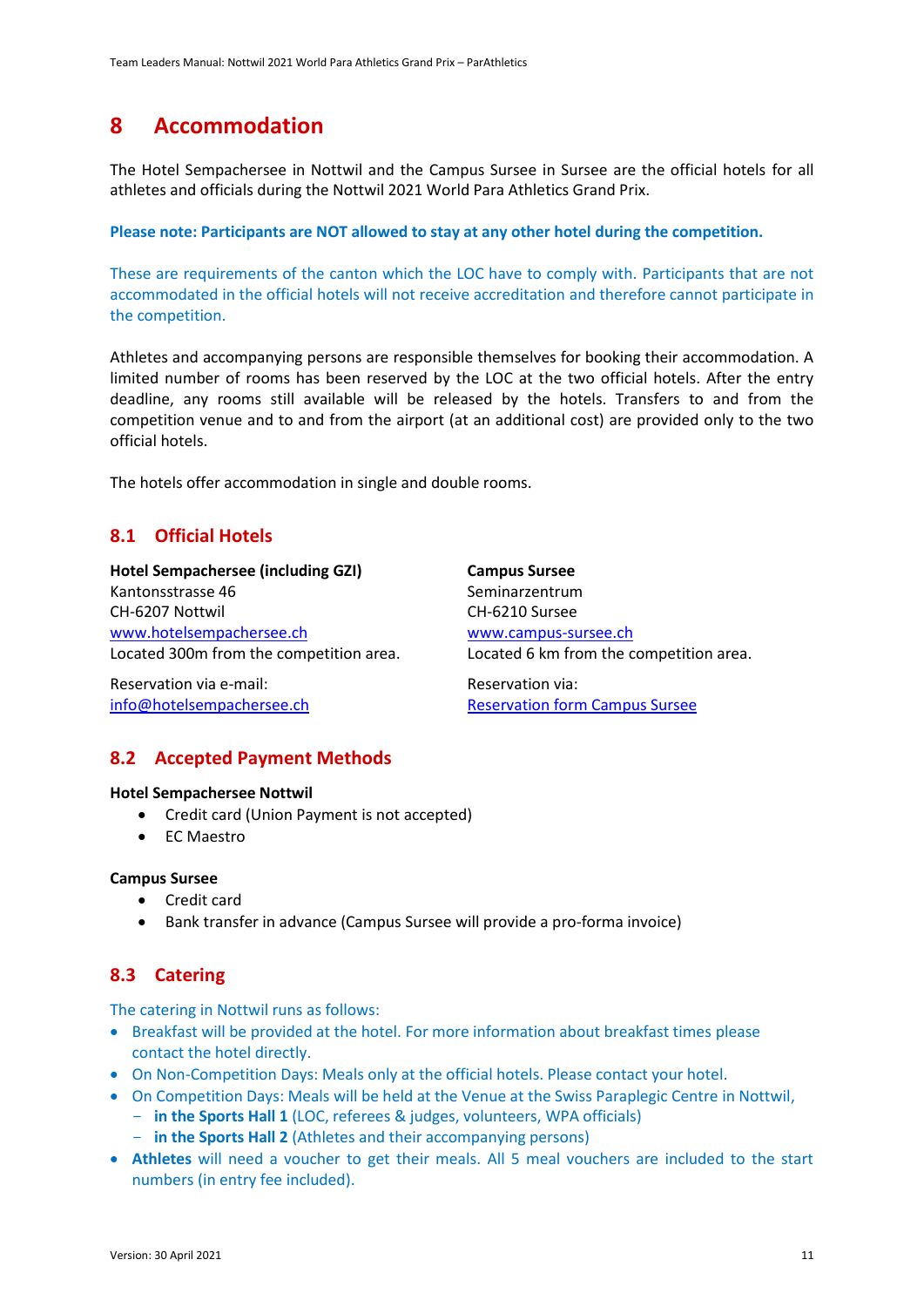- **Accompanying Persons** have the possibility to buy meal vouchers in advance for CHF 12.00 per meal. Please fill in the for[m Meal vouchers Nottwil](https://fatis.wufoo.com/forms/q1tnul1f1h8haif/) **no later than Thursday 6 May 2021**.
- Only accredited persons will have access to the sports hall where the catering is held.
- You will get the meal vouchers at the accreditation.

| <b>Provisional times</b>  | Lunch           | <b>Dinner</b>                 |
|---------------------------|-----------------|-------------------------------|
| Friday 14 May 2021        | $11.30 - 14.00$ | $17.00 - 19.00$               |
| Saturday 15 May 2021      | $11.30 - 14.00$ | $17.00 - 19.00$               |
| <b>Sunday 16 May 2021</b> | $11.30 - 14.00$ | Dinner at the official hotels |

The meals will be served according to the following times:

Due to Corona the number of available seats in the Sports hall are limited. Therefore, there may be waiting times – thanks for your understanding.

The meal vouchers can be paid

- by PayPal to [rss@spv.ch](mailto:rss@spv.ch)
- by bank transfer (see [bank details\)](http://www.wheelchairsportevents.ch/en/ongoing_events/parathletics_2021_nottwil/athletes/)
- in cash (CHF) at the accreditation

**Due to the Covid-19 pandemic the restaurant of the SPC will remain closed for all participants during the Nottwil 2021 World Para Athletics Grand Prix – ParAthletics.**

### <span id="page-11-0"></span>**9 Transport**

#### <span id="page-11-1"></span>**9.1 Official Transportation Days / Shuttle Services**

Transport is only provided to the official hotels (see chapter 8.1). Transport Zurich Airport – accommodation/accommodation – Zurich Airport is provided on the following days:

| <b>Arrival Days:</b><br>(CHF 55.00 per Person)                   | Sunday 9 May 2021 (to Nottwil)<br>Monday 10 May 2021 (to Nottwil)<br>Wednesday 12 May 2021 (to Nottwil)<br>Thursday 13 May 2021 (to Nottwil) |
|------------------------------------------------------------------|----------------------------------------------------------------------------------------------------------------------------------------------|
| <b>Departure Days:</b><br>(CHF 55.00 per Person)                 | Monday 17 May 2021 (from Nottwil)                                                                                                            |
| <b>Transfer from Nottwil to Arbon:</b><br>(CHF 65.00 per Person) | Tuesday 17 May 2021                                                                                                                          |
| *Shuttle Campus Sursee:<br>(free shuttle service)                | Monday to Sunday, 10 May to 16 May 2021                                                                                                      |

\*Shuttle service from the official accommodation to the competition area and back to the official accommodations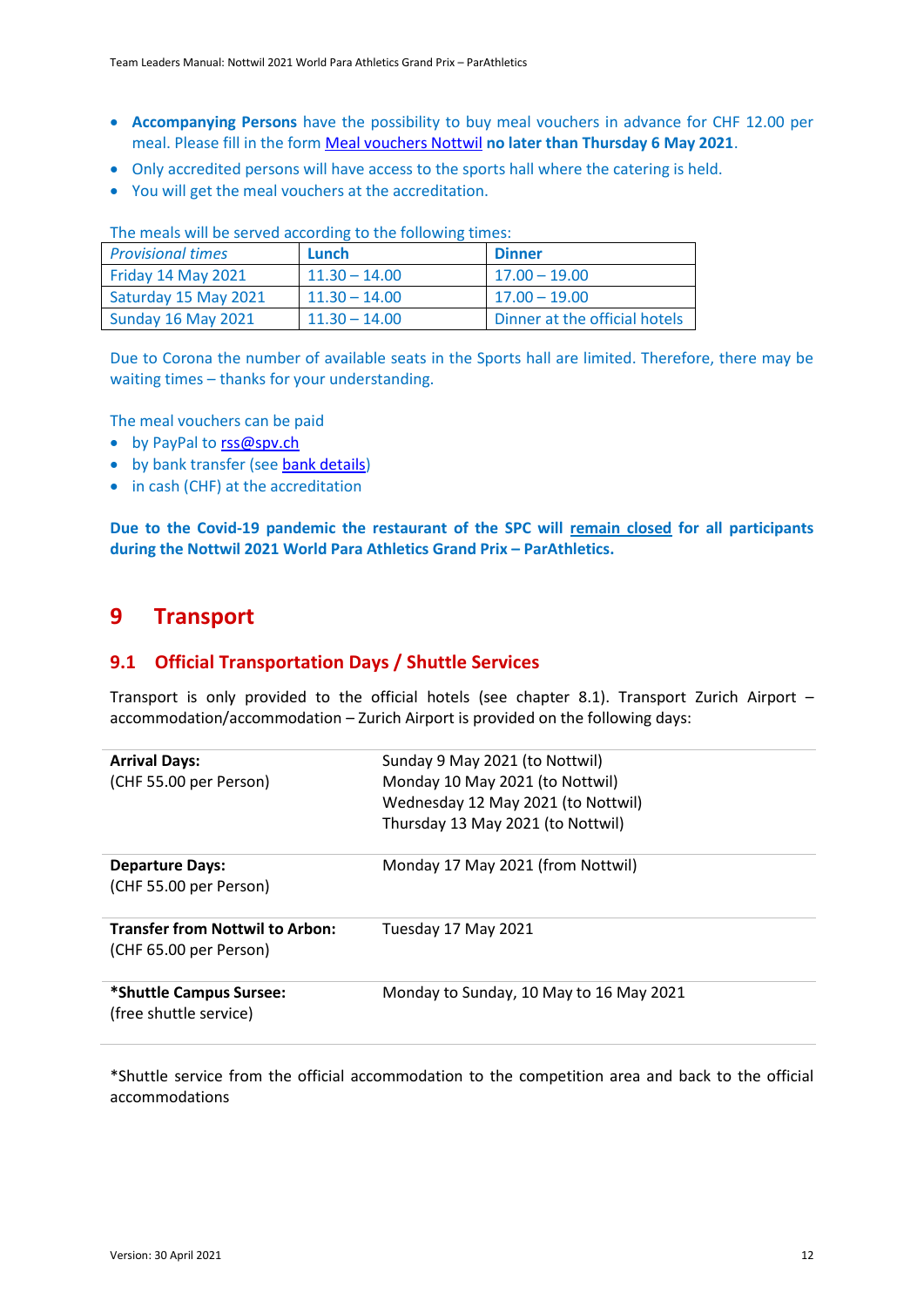#### <span id="page-12-0"></span>**9.2 Arrival Information**

- The LOC will provide ground transportation from Zurich Airport to the official Hotels in Nottwil and Sursee. **Participants are NOT allowed to stay at any other hotel during the competition.** These are requirements of the canton which the LOC have to comply with. Participants that are not accommodated in the official hotels will not receive accreditation and therefore cannot participate in the competition.
- Requests for transportation on non-official days can be sent to [rss@spv.ch.](mailto:rss@spv.ch)
- To provide a good transportation service the LOC will need accurate information about each person, including; number of persons, name/family name, number of wheelchair users, type of wheelchair (manual or electric), flight number, arrival time, and quantity of luggage.
- Regarding the current pandemic situation with Covid-19 please check the entry requirements for Switzerland (see chapter 4).

#### <span id="page-12-1"></span>**9.3 Departures**

- All persons who booked a departure transportation will be requested to confirm the departure information at the accreditation.
- Requests for transportation from Nottwil to Zurich Airport on non-official departure days can be sent to [rss@spv.ch.](mailto:rss@spv.ch)
- Unless special arrangements have been requested with the hotel, check-out time from the accommodations is 10.00 AM (Hotel Sempachersee as well as Campus Sursee). Team members must settle any outstanding costs (telephone, laundry, minibar, etc.) with the accommodation front desk prior to departure.
- Participants who need to do a Covid-19 test (PCR or rapid test) before returning to their country of destination, can do it directly at the venue in Nottwil, with reduced cost, offered especially to the participants of the Nottwil 2021 World Para Athletics Grand Prix – ParAthletics. It is in the responsibility of each participant to know the current entry regulations of their travel destination and/or the relevant airline regulations.
	- Costs for a PCR test > CHF 146.00 (result in max. 48 hours)
	- Costs for a rapid test > CHF 40.00 (result in 20 min)

You will find detailed information regarding tests for departure in the Covid-19 Protection Concept (see chapter 6.9.6). The costs must be covered by the participant and must be paid directly on site.

• The registration for departure tests will be done by an online form. The LOC will provide details as soon as possible (via e-mail).

#### <span id="page-12-2"></span>**9.4 Transportation Schedule and Information**

Everyone who booked a transport will get an e-mail with his transportation information. Furthermore, the arrival and the departure transportation schedule as well as the shuttle transportation schedule between Campus Sursee and Nottwil will be published on [www.wheelchairsportevents.ch.](http://www.wheelchairsportevents.ch/) All schedules will also be placed on the information boards at the official Hotels, the SPC and the TIC.

During the accreditation (Aula SPC) and competition days (TIC) the transport manager will be assisting for questions about transports.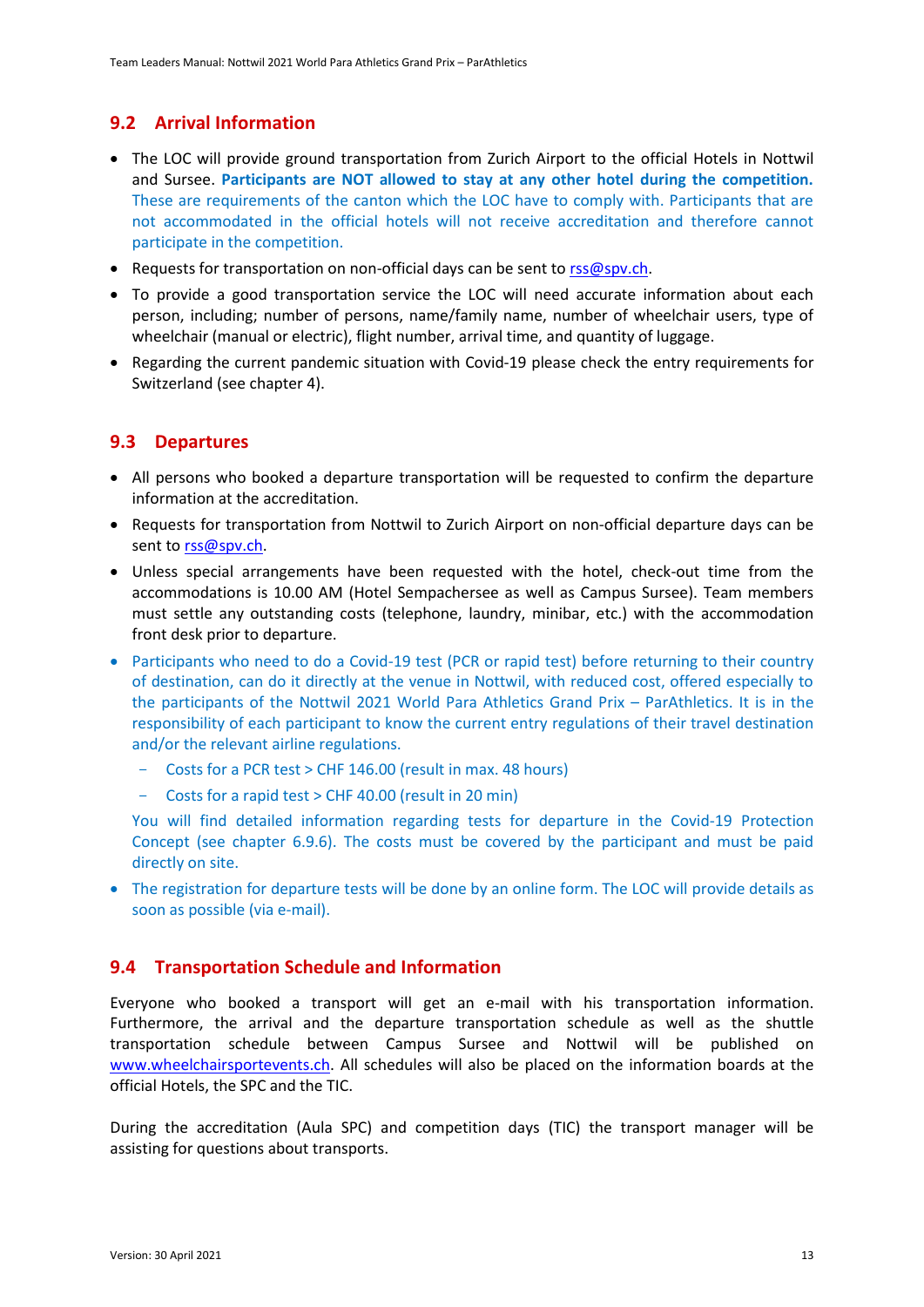#### <span id="page-13-0"></span>**9.5 Extra Transportation**

Requests for transportation on non-official transportation days (arrival and departure) can be sent to [rss@spv.ch.](mailto:rss@spv.ch) Only the official Hotels (Hotel Sempachersee Nottwil and Campus Sursee) are being served. Please indicate your complete name, contact data, flight information and baggage information. Drivers will not accept to transport individuals who are not registered.

### <span id="page-13-1"></span>**10 Technical Information Center – TIC**

You will find the TIC in the Sport Arena. It will be open from Friday to Sunday 14 to 16 May 2021. Please check the opening times on the websit[e www.wheelchairsportevents.ch.](http://www.wheelchairsportevents.ch/)

### <span id="page-13-2"></span>**11 Venue and Equipment**

#### <span id="page-13-3"></span>**11.1 Training and Warm-Up Venues**

The track and field facilities can be used if they are freely available. No fixed reservations can be made. We ask for mutual respect. LOC do not provide any fitness and conference rooms.

#### <span id="page-13-4"></span>**11.2 Equipment Storage**

During the training and competition period, all competition equipment as Personal Equipment, Throwing frames & Racing Wheelchairs can be stored at the Stadium in Nottwil. The storage facility is above the track in the military hospital bunker.

No wheelchairs in the sports hall and in the hotel!

Storage Rooms have been allocated to teams for storage of throwing frames and racing wheelchairs (10-17 May). **At the accreditation, each nation gets 1 key to have access to the storage room (against Deposit of CHF 20.–).**

#### **Return of the badge**

To get your deposit back please return the badge on Sunday 16 May 2021 at the TIC.

Storage rooms will be made available at the Hotel Sempachersee and the Campus Sursee the day before leaving Nottwil.

#### <span id="page-13-5"></span>**11.3 Technical Race Service**

On all three days of competition (14 to 16 May), [Orthotec](https://www.paraplegie.ch/orthotec/de/) (orthopedic technology) will be represented in the Sport Arena by a mechanic (for wheelchair athletes) and an orthopedic technician (for ambulant athletes).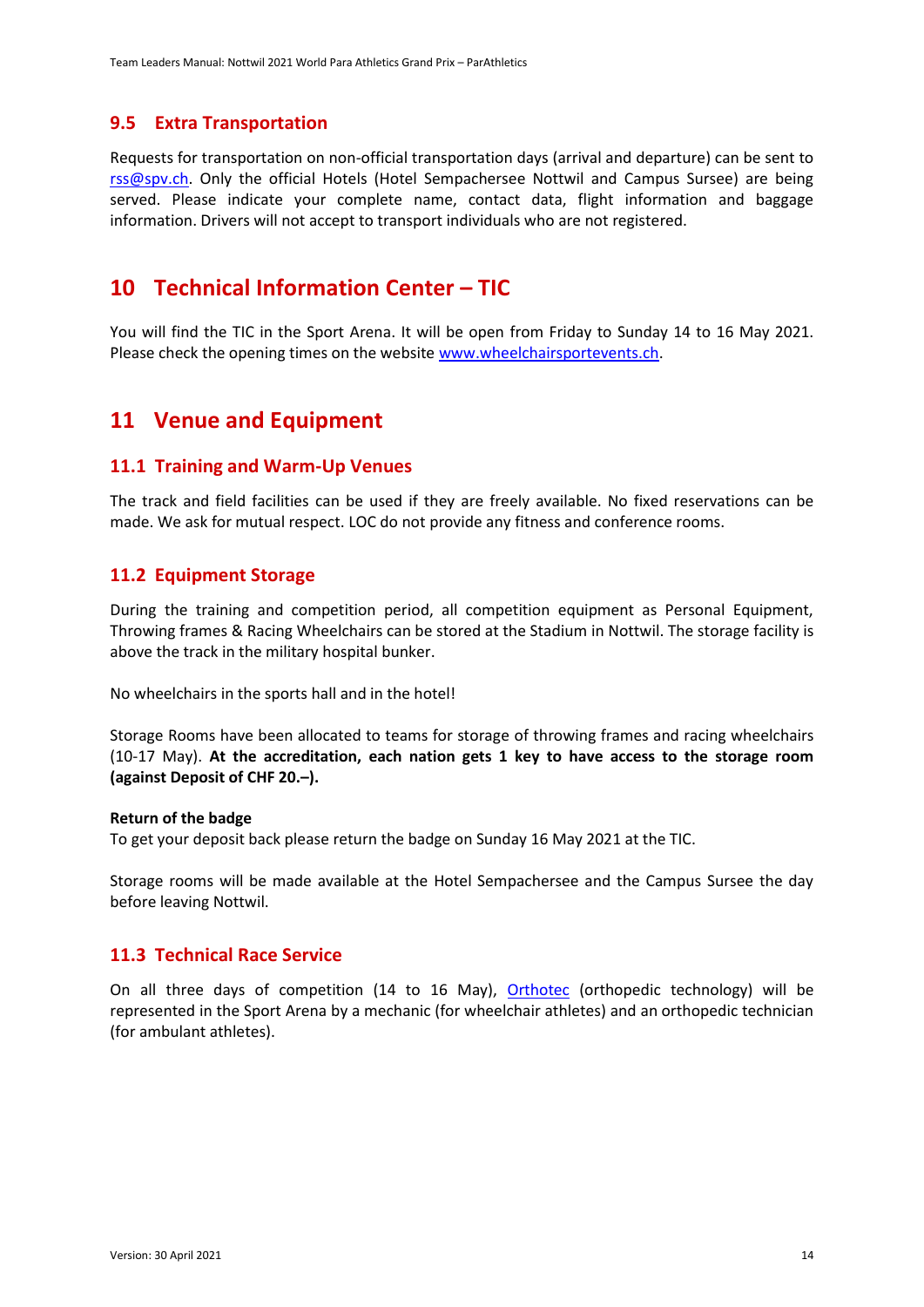### <span id="page-14-0"></span>**12 Competition Procedures**

#### <span id="page-14-1"></span>**12.1 Rules and Regulations**

Technical aspects of the meeting as well as classifications are subject to the rules of the WPA. The event is sanctioned by WPA. Se[e World Para Athletics General Rules and Regulations](https://www.paralympic.org/athletics/rules)

#### <span id="page-14-2"></span>**12.2 Technical Meeting**

The Technical Meeting will be held online on **Thursday 13 May 2021 at 16.00**. The World Para Athletics Technical Delegates will preside over the meeting, which will be conducted in English.

#### **Written Questions**

All questions and proposals concerning the procedures of the athletics competition, which will be dealt with during the Technical Meeting, must be made in English on the 'Questions for the Technical Meeting' form. This form can be downloaded on [www.wheelchairsportevents.ch.](http://www.wheelchairsportevents.ch/) The form must be submitted by e-mail to [rss@spv.ch](mailto:rss@spv.ch) **no later than Wednesday 12 May 2021 at 16.00**. No questions will be accepted during the Technical Meeting. A summary of all submitted questions and answers will be published online on [www.wheelchairsportevents.ch](http://www.wheelchairsportevents.ch/) shortly before the Technical Meeting.

#### <span id="page-14-3"></span>**12.3 Competition Schedule**

The competition schedule you will find on: [www.wheelchairsportevents.ch](http://www.wheelchairsportevents.ch/)

#### <span id="page-14-4"></span>**12.4 Disciplines**

See Event Programme of the Nottwil 2021 World Para Athletics Grand Prix – ParAthletics.

Events that have too few (less than three) entries, must not take place. Should an event be cancelled, the athletes concerned will be informed by the organisers, after the entry is closed.

#### <span id="page-14-5"></span>**12.5 Athletes' Bibs**

All athletes will receive two bibs. The bibs (and the necessary safety pins) will be distributed at the accreditation. Bibs must be worn in accordance with World Para Athletics Rules. Failure to comply with the Rules may result in a disqualification and/or sanction.

• Every athlete shall be provided with two bibs, which during the competition, shall be worn visibly on the breast and back and/or on his competition equipment (i.e. racing chairs, RaceRunning frames and throwing frames), as set out the table below. Either the athletes' names or other suitable identification will be allowed instead of numbers on any or all of the bibs. If numbers are used, they shall correspond with the number allocated to the athlete on the start list or in the programme. If track suits are worn during the competition, bibs shall be worn on the track suit in a similar manner.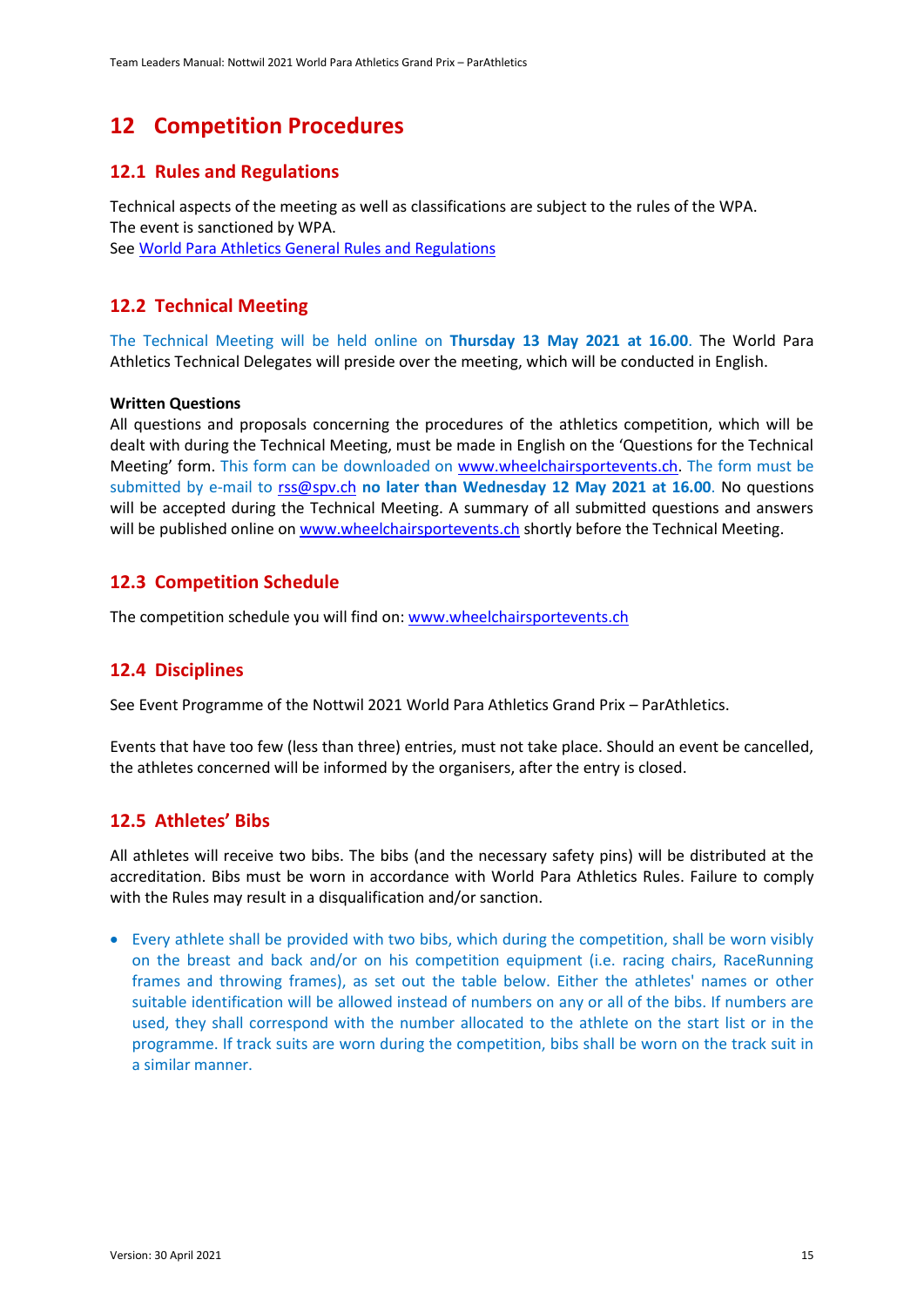Team Leaders Manual: Nottwil 2021 World Para Athletics Grand Prix – ParAthletics

#### Bib allocation table

|                      | <b>Track Events</b>               | <b>Jumping Events</b>   | <b>Field Events</b>             |
|----------------------|-----------------------------------|-------------------------|---------------------------------|
| Ambulant             | 1 bib on back and                 | 1 bib on breast or back | 1 bib on back and               |
| <b>Athletes</b>      | 1 bib on breast                   |                         | 1 bib on breast                 |
| Wheelchair           | 1 bib on back of the racing chair |                         |                                 |
| Racing               | Optional:                         |                         |                                 |
|                      | and 1 bib on the athlete's        |                         |                                 |
|                      | helmet                            |                         |                                 |
| <b>Seated Throws</b> |                                   |                         | 1 bib on back of throwing chair |
|                      |                                   |                         | and                             |
|                      |                                   |                         | 1 bib on breast                 |
| RaceRunning          | 1 bib on back of athlete          |                         |                                 |
|                      | Optional:                         |                         |                                 |
|                      | and 1 bib on the athlete's        |                         |                                 |
|                      | helmet or on the side of frame    |                         |                                 |

*Note LOC: We prefer the athletes in Jumping Events to wear their bibs on the breast.*

- One of the bibs shall be visibly displayed on the back of the racing chair and the throwing frame and on the side of the RaceRunning Frame in accordance with the bib allocation table above.
- Athletes must not wear any bibs on their leg instead of on their breast or back.
- These bibs must be worn as issued and may not be cut, folded or obscured in any way. In long distance events, the bibs may be perforated to assist the circulation of air, but the perforation must not be made on any of the lettering or numerals that appear on them.
- Where a Photo Finish System is in operation, the LOC may require athletes to wear additional number identification of an adhesive type on the side of their shorts or lower body as determined by Call Room or other Technical Officials.

For athletes competing in all individual and team track and road wheelchair and RaceRunning races, these additional number identifications shall be worn on the helmet.

• No athlete shall be allowed to take part in any competition without displaying the appropriate bib(s) and/or identification.

The same bibs are to be used by the athletes, regardless of the number of events in which they compete. Bibs cannot be reprinted.

#### <span id="page-15-0"></span>**12.6 Personal Belongings**

Athletes will only be permitted to take a backpack or similar sized bag with them onto the Field of Play.

A strict inspection will be made for illegal and prohibited items, which athletes may have in their possession. Electronic devices (e.g. radios, tablets, mobile phones, cameras, etc.) shall not be permitted. Any items that do not conform to the World Para Athletics Technical and/or Advertising Rules and Regulations will be confiscated. Confiscated items may be retrieved at the TIC after the event.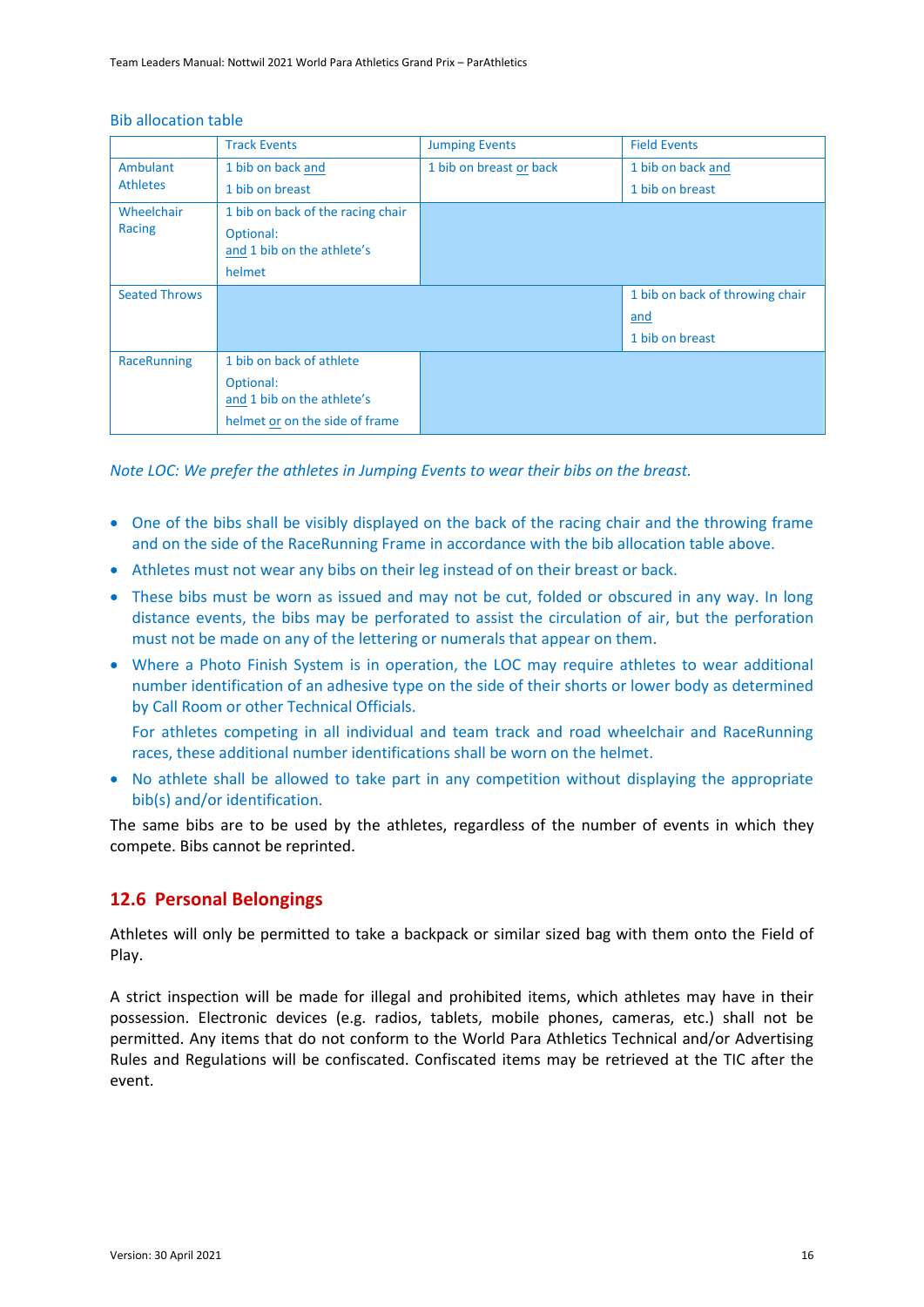#### <span id="page-16-0"></span>**12.7 Call Room**

The Call Room is located next to the track. All athletes, guide runners and assistants will use this Call Room.

In the Call Room, checks on athletes' numbers, clothing, footwear and bags will be carried out. See above information about items which are not permitted on the Field of Play. The same procedure will apply for assistants who enter the Field of Play with an athlete.

#### **Call Room Times** *(provisional)*

| 15 Min. |
|---------|
| 20 Min. |
| 35 Min. |
| 35 Min. |
| 30 Min. |
|         |

#### <span id="page-16-1"></span>**12.8 Timing and Measurement**

Official timing and measurement will be provided b[y perü timing/](http://www.perü-timing.ch/)ALGE.

#### <span id="page-16-2"></span>**12.9 Post Competition Procedures**

Athletes will always leave the Field of Play via the Post Event Control where they will be able to recover and collect their clothing.

In the Mixed Zone, the media may conduct short interviews. Mixed Zone is located at the end of the Post Event Control.

#### <span id="page-16-3"></span>**12.10 Victory Ceremonies**

Due to the Covid-19 pandemic, no official award ceremonies will take place.

#### <span id="page-16-4"></span>**12.11 Technical Protests and Appeals**

Protests and Appeals will be handled according to chapter 4 of the World Para Athletics Rules and Regulations. Protests and appeals shall be handled by the TIC at the Stadium.

#### <span id="page-16-5"></span>**12.12 Results**

Results will be published on: [www.wheelchairsportevents.ch](http://www.wheelchairsportevents.ch/) Follow the results live and [click on this link.](https://om-spv.paraplegie.ch/mobileweb.server/Request.aspx?PRGNAME=SelectLanguageForm)

#### <span id="page-16-6"></span>**12.13 Livestream**

The Nottwil 2021 World Para Athletics Grand Prix – ParAthletics will be broadcasted live. Please check the website [www.wheelchairsportevents.ch](http://www.wheelchairsportevents.ch/) for the Livestream link.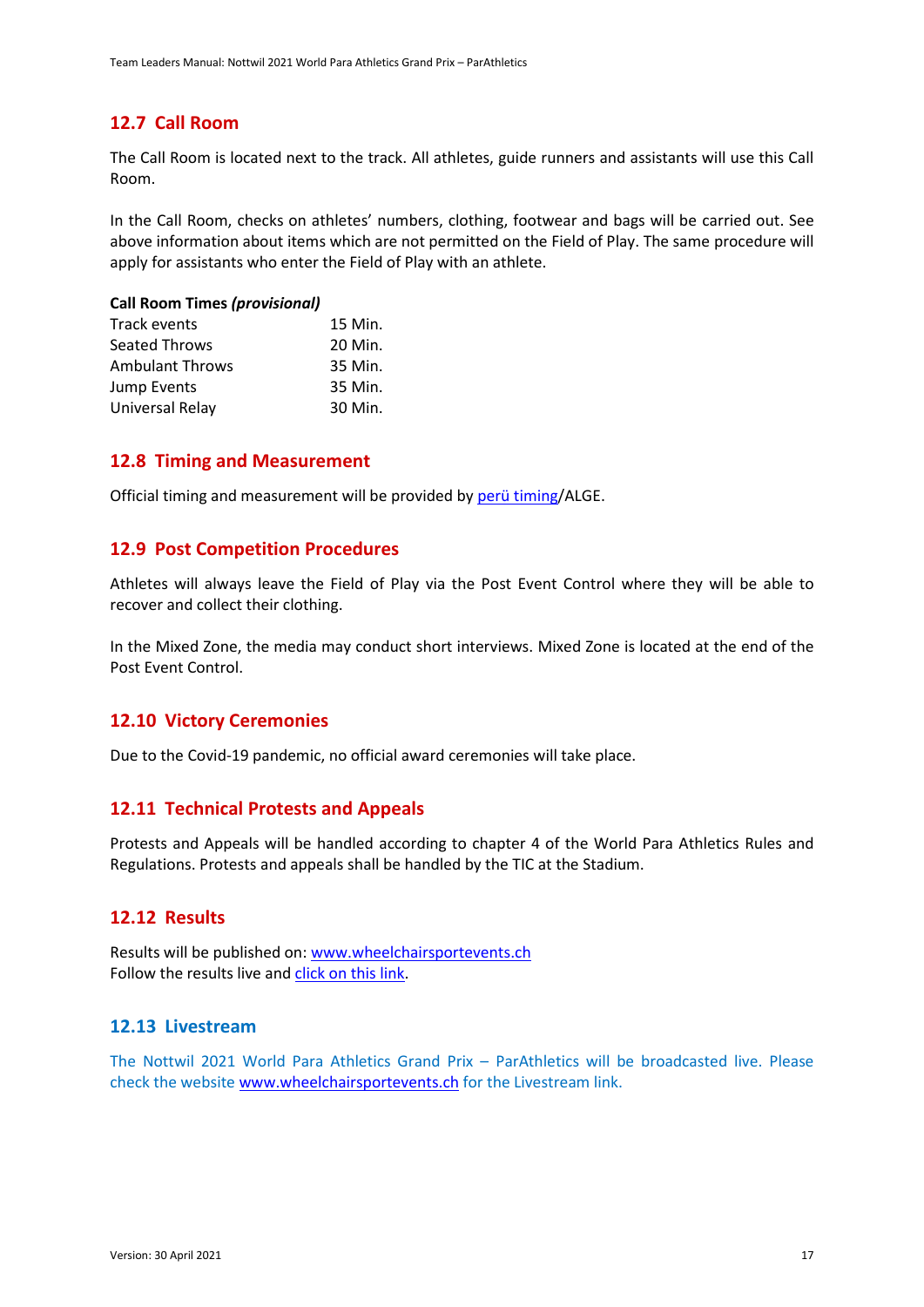# <span id="page-17-0"></span>**13 Classification**

Classification for Athletes with a Physical Impairment (PI) or a Visual Impairment (VI) will take place on **Tuesday 11 May, Wednesday 12 May and Thursday 13 May 2021**. All Athletes entering ParAthletics with a New (N) or Review (R) Sport Class Status will be required to undergo Classification upon arrival in Nottwil. If you require Classification, please ensure you arrive in Nottwil prior to the start of Classification.

The Classification Schedules are published on[: www.wheelchairsportevents.ch](http://www.wheelchairsportevents.ch/)

#### **All PI and VI Classifications will take place at the Hotel Sempachersee, Nottwil.**

The WPA Classification Department kindly advise to read the instruction of preparation to classification indicated at the beginning of each schedule.

Please note, it is the responsibility of each NPC, through the Team Leader, to ensure that athletes listed on the Classification Schedule are available and present for their Evaluation Session at the designated time, date and location.

Kindly note that due to having only one VI panel available at this event any potential protests (if accepted) will have to be resolved at the next classification opportunity. Athletes entered to the second panel will be seen by our one-person Classification Panel. **Please note a Classification Panel that consists of only one Classifier may not designate an Athlete with Sport Class Status Confirmed (C) or Fixed Review Date (FRD) but must designate the Athlete with Sport Class Status Review (R).**

All questions regarding classification and the classification schedule please refer to Natasja ter Veer – WPA Classification Co-ordinator [\(Natasja.terveer@paralympic.org\)](mailto:Natasja.terveer@paralympic.org).

### <span id="page-17-1"></span>**14 Medical Services**

#### **During practice and competition**

Medical Service will be on site during practice and on all three days of competition (10 to 16 May 2021).

#### **In all other cases**

Please contact the hotel reception.

#### **Medical Insurance**

Any costs incurred for any other medical care must be paid immediately in cash (CHF) by the patient or the team. All participating athletes are responsible for arranging their personal travel and accident insurance coverage.

### <span id="page-17-2"></span>**15 Doping Control**

Samples will be collected by official doping control officers both in and out of competition. The samples will be urine and/or blood and these can be collected anytime, anywhere. At the time of notification, the officer will advise which type of sample (blood, urine or both) the athlete will be asked to provide. They will then chaperone the athlete to the Sample Collection Station where the sample(s) will be collected. The athlete will be required to show official identification before providing a sample, so please ensure that your athletes carry photo identification at all times.